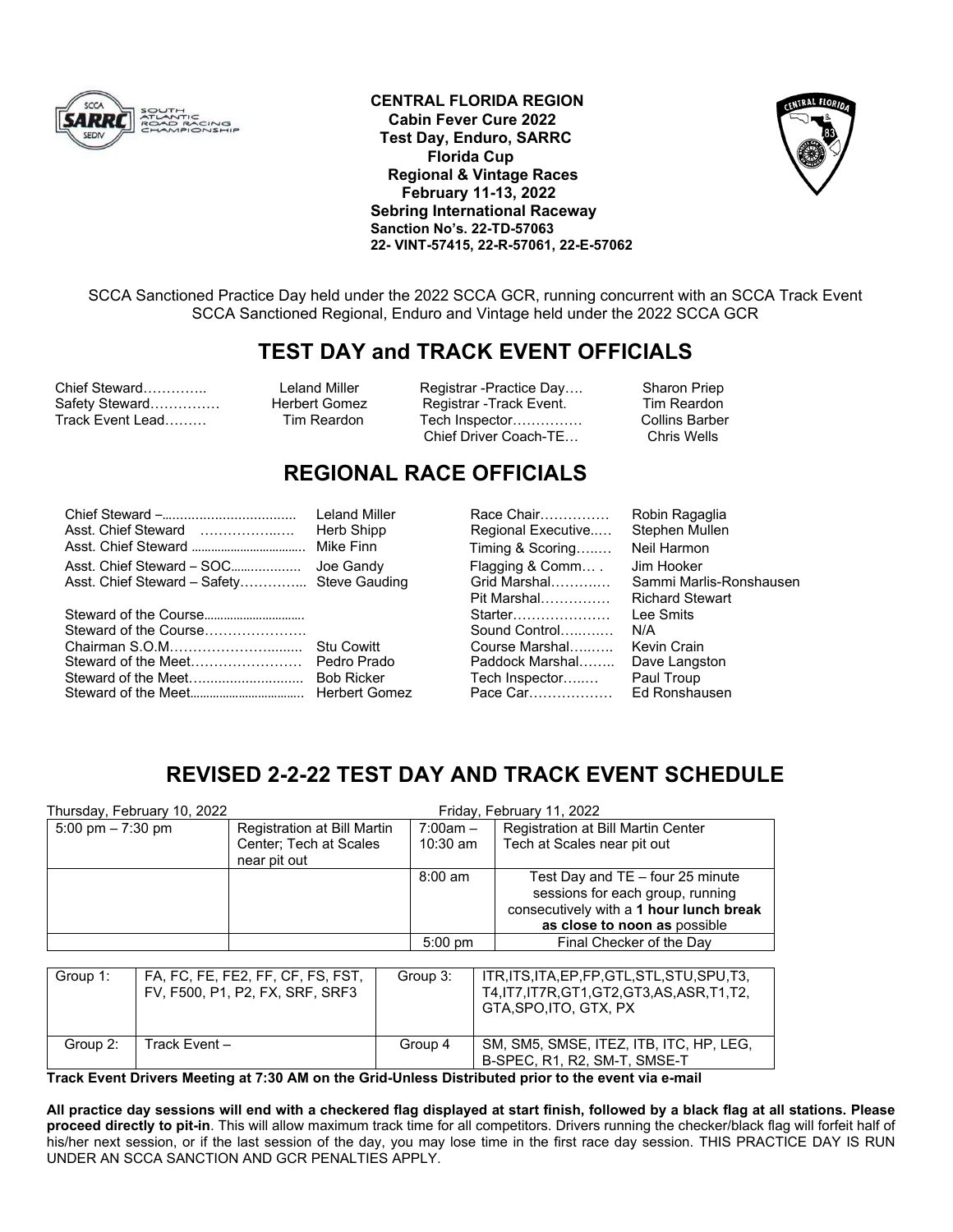# **REVISED 2-2-22 REGIONAL, ENDURO and VINTAGE RACES SCHEDULE**

%%%%%%%%%%%%%%%%%%%%%%%%%%%%%%%%%%%%%%%%%%%%%%%%%%%%%%%%%%%%%%%%%%%%%%%%%%%%%%%%%%%%%%%%%%%%%%%%%%%%%%%%%%%%%%%%%%%%%%

| Group 1: FA, FC, FE, FE2, FX, FS, P1, P2,<br>Group 1a: CF, FF, FST, FV, F500<br>Group 1 and 1a will practice, qualify and sprint race<br>together, if field size warrants the groups will be<br>split for the feature races – as determined by the<br><b>Chief Steward</b> | Group 4: SM, SMSE, SM-T, SMSE-T<br><b>Group 5: Vintage</b><br>Group 6: GT1, GT2, GT3, GTA, AS, ASR, T1, T2,<br>SPO, ITO, GTX, PX |
|----------------------------------------------------------------------------------------------------------------------------------------------------------------------------------------------------------------------------------------------------------------------------|----------------------------------------------------------------------------------------------------------------------------------|
| <b>Group 2: EP, FP, HP, ITC, STU, GTL, STL, LEG,</b>                                                                                                                                                                                                                       | Enduro: ITR, ITS, ITA, ITB, ITC, ITEZ, IT7, IT7-R,                                                                               |
| SPU, B-Spec, IT7, IT7-R, ITA, ITB, ITEZ                                                                                                                                                                                                                                    | STU, STL, SM, SMSE, SM-T, SMSE-T, B-Spec, T3,                                                                                    |
| <b>Group 3: ITR, ITS, T3, T4, SM5, SRF, SRF3, R1,</b>                                                                                                                                                                                                                      | T4, SRF, SRF3, R1, R2, ITO                                                                                                       |

## **ALL ATTENDEES MUST ARRIVE DURING THE OPEN HOURS OF REGISTRATION TO GAIN ENTRY TO THE TRACK.**

## **Friday, February 11, 2022**

R2

| 4:00 pm - 7:00pm                   | Registration at the Bill Martin Center  |
|------------------------------------|-----------------------------------------|
| $4:00 \text{ pm} - 7:10 \text{pm}$ | Tech Inspection- at Scales near pit-out |

## Saturday, February 12, 2022 **Saturday, February 13, 2022**

| 7:00am -10:30am<br>7:15am - 11:00am<br>$8:00 \text{ am}$ | Registration at Bill Martin Center<br><b>Tech Inspection at Scales</b><br>Green Course | $7:00am -$<br>7:30am-9:30am<br>7:30am-8:30 am | Motorsports Ministries Chapel<br>Registration at Bill Martin Center<br><b>Tech Inspection at Scales</b>   |
|----------------------------------------------------------|----------------------------------------------------------------------------------------|-----------------------------------------------|-----------------------------------------------------------------------------------------------------------|
|                                                          | Groups 1 through 6 - 15 Minute<br>Practice Sessions, running<br>consecutively          | $7:55$ am<br>$8:00 \text{ am}$                | <b>National Anthem</b><br>Green Course                                                                    |
|                                                          | Enduro Qualifying 20 minutes,<br>Groups 1 through 6 - 20 Minute                        |                                               | Groups 1 through 6- Sprint Races -<br>20 Minutes                                                          |
|                                                          | <b>Qualifying Sessions, running</b><br>consecutively                                   |                                               | Groups 1, 1a, 2, 3, and 4 SARRC<br>Feature Races - 30 Minutes, Group 5<br>Vintage 20 Minute Feature Race, |
| Lunch                                                    | One hour lunch break as close to<br>noon as event progress allows                      |                                               | Group 6 SARRC Feature Race                                                                                |
| $3:00 \text{ pm}$                                        | Three/Six Hour Enduro                                                                  | Lunch                                         | One hour lunch break as close to<br>noon as event progress allows                                         |
| $9:05$ pm                                                | Secure Course                                                                          | $5:00$ pm                                     | Secure Course                                                                                             |

PAY ATTENTION TO WHAT IS GOING ON AND BE READY TO GO OUT WITH YOUR GROUP. In the event the PA System is not fully functional, Race Control is rebroadcast on your scanner at **464.6750** or **469.6750.** A written drivers meeting will be distributed via email, prior to the event. However, there will be a meeting for Enduro Drivers as specified in the Enduro section of the supplementary regulations.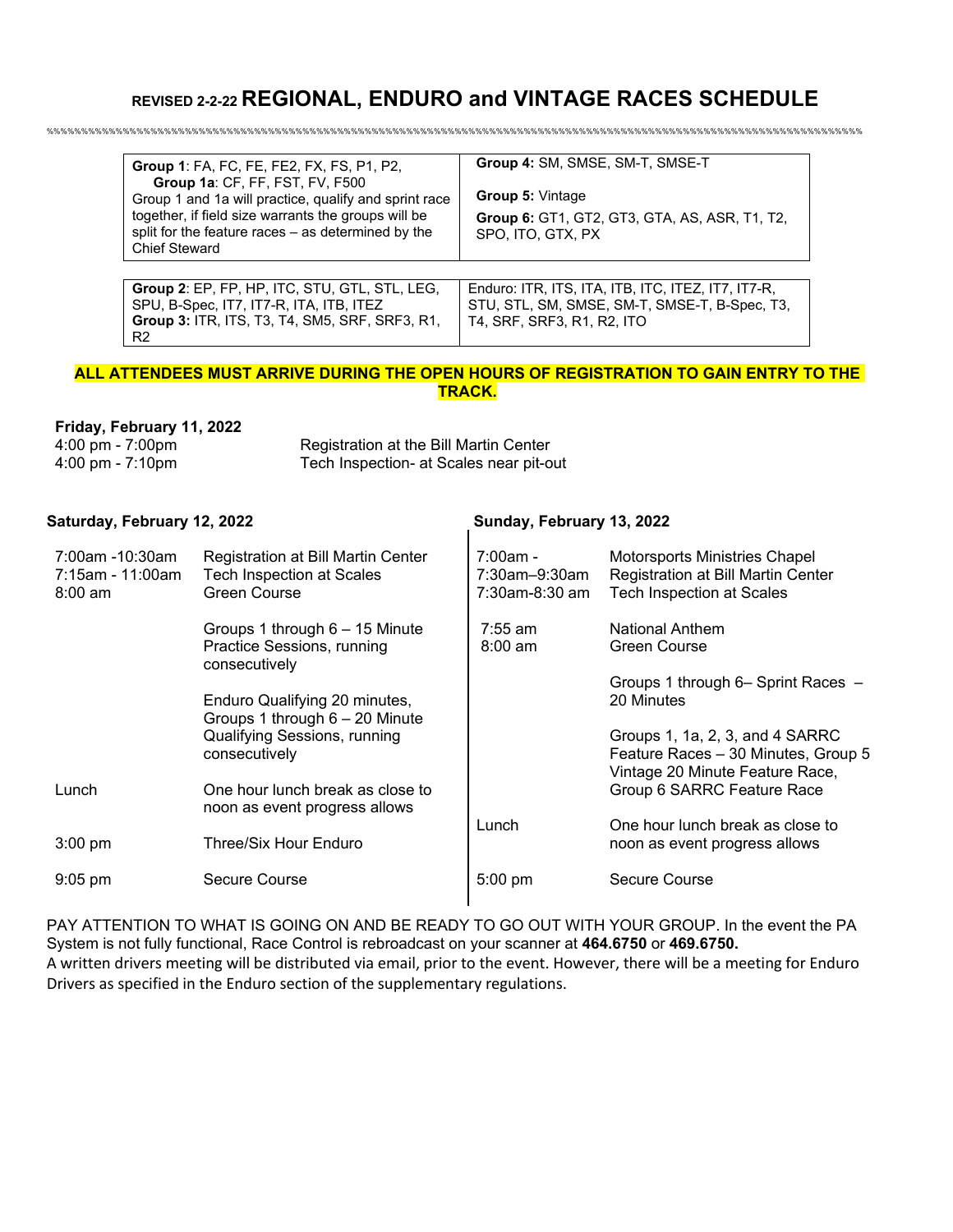### **SUPPLEMENTARY REGULATIONS Sanction No's. 22-TD-57063 and 22-R-57061, 22-E-57062, 22-VINT-57415**

This event is held under the 2022 General Competition Rules, based on the 2022 GCR and Category Specifications, as amended for 2022 per "FASTTRACK, the 2022 SEDiv SARRC Rules (www.sedivracing.com), SEDiv/CFR class rules and the CFR Enduro Series Rules, as published on the appropriate website, or as included in these supplementary regulations.

The Southeast Division and the Central Florida Region aims to provide an inclusive, welcoming environment for all participants. Further, we fully support and endorse the National SCCA Welcoming Environment Policy. To that end, behaviors such as the following will be considered egregious examples of GCR 2.1.7, "Acting in an unsportsmanlike manner", and may be penalized as such.

- 1. Discriminating against, disparaging or verbally abusing a participant because of their gender, identity, ethnicity, marital status, sexual orientation, religion, age, or disability.
- 2. Harassing, intimidating, threatening or bullying any participant.
- 3. Doing any of the above outside the confines of the event, or in print or electronic media, in a way that affects that person's participation in an event.

The SCCA strives to ensure ALL participants at its events and activities enjoy a welcoming environment. The SCCA supports equality of opportunity and treatment for all participants and will make every effort to maintain an environment that is free of harassment, discrimination and any behavior that interferes with a safe, fun and exciting experience. A commitment to a welcoming environment and the SCCA Values is expected of all members and attendees; including drivers, workers, crew, guests, staff, contractors and exhibitors, and other participants at SCCA activities, sessions and social events when representing the SCCA in print or electronic media.

**REGISTRATION: ALL DRIVERS MUST PRE-REGISTER LATE ENTRIES and changes made at the track, if accepted, will be charged a late fee in the amount of \$50. Late entries and changes denied are not protestable.** Drivers can register for the race and practice day events online at www.motorsportreg.com. Drivers without internet access must complete a paper entry form and mail with entry fees to: **Sharon Priep, 2824 Salisbury Blvd., Winter Park, FL 32789.** Make checks payable to Central Florida Region, SCCA. Second drivers must submit separate entry form and entry fees. A bank service fee will be charged for any check returned by the bank. A full refund will be made if the entry is withdrawn prior to Tech or if a no show. If you check in at on-site registration and do not go to, or pass Tech, you must notify the Chief of Registration, BEFORE YOU LEAVE THE TRACK, in order to receive your refund. Requests for refunds made after the event is over will be made in the form of a credit, valid toward a future CFR race event, in the amount of the applicable entry fee, less \$60. Do not mail entries/checks by any method that requires a signature upon delivery. Registration will be held in the CFR Bill Martin Center located to the right of the main entrance to the raceway. **Upon initial arrival, enter Raceway property via Gate 4 off of Carroll Shelby Road and park on the skid pad behind the Bill Martin Center**. Practice Day Entrants may also register for the weekend on Thursday evening or Friday morning.

**ENTRY FEE PAYMENT:** Drivers who complete their registration online, via the motorsportreg.com website, will be required to enter credit/debit card information. Cards will not be charged until you check in with registration at the event. Drivers wishing to pay by check, must send their check to the registrar within five (5) days of completing online registration, however it must be received by the registrar prior to the close of online registration. Cash and checks will not be accepted at the track. Credit Card payment option is available only for those drivers/entrants who complete their registration online. Credit cards will not be accepted for drivers submitting paper entries

**DRIVER ELIGIBILITY**: All drivers must be a member of the SCCA and must have a current SCCA Full Competition license, or a valid SCCA Novice Permit with school requirements completed, to participate in this event. In addition, competition licenses meeting the requirements of GCR Appendix C.2.8.B., will be accepted as an equivalent to a SCCA Full Competition License. If you do not have the proper credentials it is your responsibility to contact the Registrar prior to the event.

 **PASSES**: Each entry receives seven (7) passes, INCLUDING THE DRIVER AND ENTRANT. **Race staff, guests, & crew (all participants) must sign for their own passes and must arrive while registration is open.** Race staff license and membership card must be presented at registration. DRIVERS ARE LIMITED TO 6 CREW MEMBERS, including the ENTRANT, for a TOTAL COUNT OF SEVEN PEOPLE PER CAR. **NO EXCEPTIONS**!! ALL CREW MEMBERS MUST BE LISTED ON THE DRIVER's ENTRY FORM TO GAIN ADMISSION.

**CAR ELIGIBILITY:** Competition is open to all cars conforming to the GCR, as amended. IT7, IT7R, CF, SPO, SPU, ITO, MXP, SMSE, SMT, and SMSE-T will compete under the SEDiv approved rules.

### **Additional Regional Classes:**

**R1 & R2 Classes**: For cars eligible to compete in sanctioned competition other than SCCA, but for which there is not an existing SCCA class. The cars must conform to the safety requirements of the IT category as a minimum. The cars must use DOT tires. The distinction between R1 & R2 will be determined solely by engine displacement. R1 will be for cars 2.8 liters and larger. R2 will be for cars with displacement less than 2.8 liters. Eligibility of a car for R1 or R2 will be at the discretion of the organizers. **Improved Touring – EZ Regional Class:** The purpose of IT-EZ is to create a regional class where cars built for ChampCar or similar endurance racing series will have a place to race on an SCCA Regional race weekend. As opposed to any other class of SCCA road racing, IT-EZ competition is designed as a "fun run" class, with no regard to balance of performance, or classes within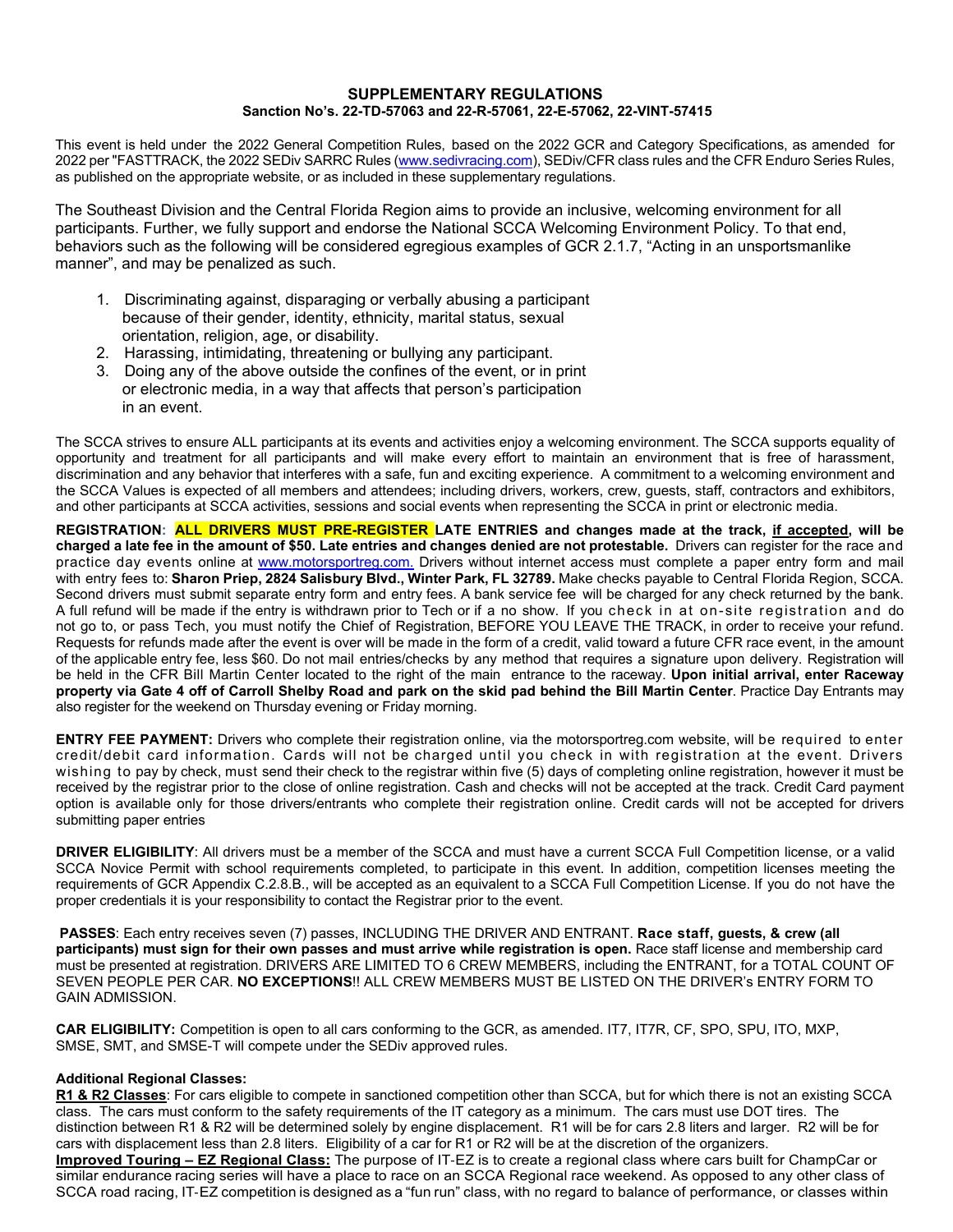the series; class distinctions within the various series will not be enforced. Drivers must meet driver requirements as listed above in the **DRIVER ELIGIBILITY** paragraph of these Supplementary Regulations. Waivers will not be considered or granted in areas regarding safety of vehicle or driver. Decisions of officials with regard to safety elements are final and not protestable. GCR 9.3.6. APPEARANCE NEAT AND CLEAN, will be waived for this class. IT-EZ vehicles may race with minor prior accident damage, as long as that prior damage does not create a danger to the driver of that vehicle, fellow competitors, or course marshals. Non-functional additions to vehicles, whose primary purpose is to express creativity or a theme, are not allowed. IT-EZ eligible vehicles must be a "mass produced," gas or diesel powered, four wheel passenger car. Must meet or exceed safety requirements of GCR Section 9 for IT cars. Minimum weight of 1800 pounds and a maximum weight of 3500 pounds and a production-based engine. Maximum engine displacement of 3.0 L. Tires must conform to applicable Improved Touring rules, i.e., must be DOT rated tires, 130 ("H") mph rated or faster. Wear-dated tires are not mandated, but they may be used if the racer prefers. Preparation regarding brakes, suspension, and engine must meet either Champcar/Lemons/Other series type rules or SCCA Improved Touring rules. Valid vehicle logbooks from other series must be presented to Tech and SCCA issued logbooks will reflect meeting IT safety rules, and driver safety rules for competition. Eligibility of a vehicle for ITEZ will be at the discretion of the organizers. Points and/or trophies will not be awarded.

**VEHICLE LOGBOOKS:** Each vehicle shall have a complete and up-to-date SCCA issued logbook per GCR 9.2.1. Each competitor in these additional regional classes must have a copy of their series rules in their possession.

**VINTAGE**: Cars must comply with Central Florida Region V intage competition rules. Drivers must comply with vintage participant conduct guidelines. Drivers must have a valid SCCA membership and SCCA Vintage license or one of the licenses listed above under Driver Eligibility.

**COMPETITION NUMBERS**: SEDiv permanent numbers will receive priority assignment when possible, depending on class groups, for entries received by February 2, 2022.

**EVENT SCHEDULE/RUN GROUPS**: The event schedule or run groups may be changed at the discretion of the Chief Steward, with concurrence by the Race Chair, depending on pre-race entry counts or as needed to accommodate situations that may be encountered during the event. If changes are made prior to the start of the event, as much notice as possible will be given to all affected competitors.

**TECH**: All drivers must present equipment as required by the GCR, along with the race vehicle logbook and completed tech card to TECH. Vehicle weight must be displayed on each side of the car with numbers at least 2" in height. If this is your first event of the year, you will need to bring all your gear.

**RADIO FREQUENCIES:** CFR Race Control **is rebroadcast on 464.6750 or 469.6750.** Please monitor for schedule changes or information.

**PIT LANE**: Pit lane speed shall not exceed 35 mph. Violators may be penalized.

**CLOTHING:** Closed toed shoes are required on the grid and over the wall on pit lane. Crew members on pit lane must display their event credentials at all times while on pit lane**.**

**COURSE: COURSE:** Sebring International Raceway is a 3.7-mile road course. Pit and paddock will be located on the 12-hour side. Absolutely no unauthorized access to the course after hours will be permitted. Drivers failing to negotiate Turn 15 must slow before entering Turn 16 so as to not gain advantage. Failure to do so may result in a penalty from the Operating Steward**. For all races, cars will be split immediately upon entering the course from the false grid.** 

**TIRE VENDORS:** For Goodyear contact SCM at (336)884-0328; for Hoosier; Appalachian Race Tires-(865) 681-6622. To ensure availability, please order tires at least two weeks prior to the event. Do not leave used tires at the track.

**ON-TRACK INCIDENTS:** Per GCR 6.11.1.E, If a driver is involved in significant body contact, the driver and car must report to impound for review of the incident by the Stewards before returning to the paddock. Significant body contact includes, but is not limited to, contact resulting in 2-4 wheels off course, spins, or damage to body work.

**HARDSHIP LAPS**: Hardship laps will be considered between run groups on Sunday, schedule permitting, Single lap out-in. See the Chief Steward for approval.

**SAFETY EQUIPMENT & RACING PRODUCTS:** Wine Country MotorSports 863-655-7777. Trackside Tim at 803-446-3995.

**PARKING/PADDOCK RULES:** Failure to follow the direction of the Paddock Marshal or CFR Race Officials regarding paddock parking or activities may result in expulsion from the facility. Do not park parallel to major infield roads. **No Unmanned Aerial Vehicles (UAV) of any type may be employed by Participants/Guests at CFR events without specific SCCA and FAA approval**. Paddock parking on the Midway is Prohibited. All competitors and their crew must pit and paddock within the 12 hour paddock. Camping is allowed in the paddock on Thursday, Friday and Saturday nights. Water and electricity are available in limited areas of the paddock. Fuel and ice will be available for purchase from the track.

**INSURANCE**: Participant insurance will be provided in at least the minimum amounts required by the SCCA.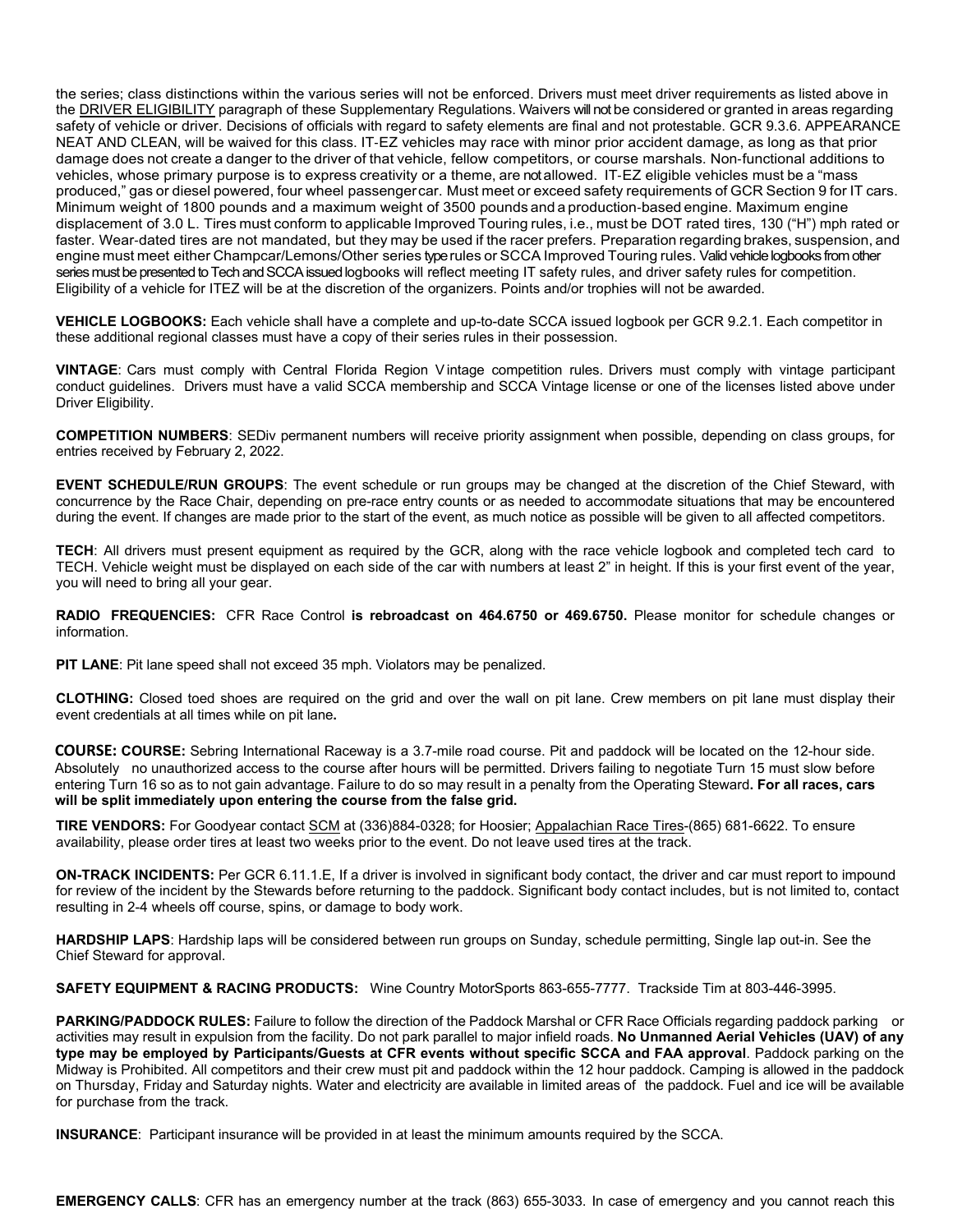number, call the Highlands County Sheriff Office at (863) 385-5111. Inform the Sheriff's office that the party you need to get in touch with is at Sebring International Raceway.

**GENERAL RULES**: No person will be admitted into the raceway without the proper credentials. Absolutely no bedding of brakes or testing of cars on infield roadways will be permitted. Violations will result in immediate ejection from the premises. Please note that bicycles, scooters, golf carts, 3- and 4-wheel ATVs may be operated in the paddock area provided they are used in a safe manner and operated ONLY by licensed street or competition drivers. At no time are skateboards, rollerblades, go-peds, or any other form of transportation deemed inappropriate by CFR or SIR officials, to be operated inside the facility. No Unmanned Aerial Vehicles (UAV) of any type may be employed by Participants/Guests at CFR events without specific SCCA and FAA approval. Failure to cooperate with raceway personnel or CFR officials will result in expulsion from the premises. ALL PERSONNEL (Race Teams & Workers) must be out of the paddock area and have premises ready to shut down no later than three hours after the last checkered flag of the day on Sunday.

**TIMING & SCORING & RESULTS:** Each car is required during each of its on-track sessions to have a properly mounted and functioning AMB TRANX 260 or My Laps X2 transponder. Transponder times are the official times for all competition vehicles and vehicles without a functioning transponder will not be timed. Live results will be broadcast via the Race Monitor and Race Hero Apps, available for I-phone and Android. Results will be posted to the CFR website www.cfrscca.org, within seven days following the completion of the event. Results from the Feature Races for each group, will be considered to be those included in any contingency program.

**PACE/SAFETY CAR**: In addition to GCR 6.6.2. The field shall follow the PACE / SAFETY CAR as long as its emergency lights are flashing, even if it varies from the normal race course**.**

**QUALIFYING/GRID POSITIONS**: Cars will be gridded for the Sprint races based on the fastest lap recorded by Timing during the qualifying session. Cars will be gridded for the Feature races based on the fastest time recorded by Timing during either the qualifying session or Sprint race. Cars will be gridded for the Enduro based on the fastest lap recorded for the car by Timing during the Enduro qualifying session. Results from the Feature race for each group will be considered to be those included in contingency programs

**SCALES**: Will be available at Tech Saturday 10:00 am – 2:00 pm., or at other times at the discretion of the Chief of Tech.

**IMPOUND**: The first four (4) finishers in each class for the SARRC **Feature** races must report to impound immediately following the completion of their race. Cars may be weighed and impounded for a minimum of twenty (20) minutes, at the discretion of the Chief Steward.

**SARRC DESIGNATION:** SARRC patches must be worn on the driver's suit above or below the SCCA patch or in the same area on the side opposite the SCCA patch. SARRC decals must be displayed on each side of the car.

**SOUND CONTROL**: Sound readings, if taken, will be posted near T&S. Sebring has a waiver for sound.

**RESULT**S: Qualifying, provisional and final results will be posted at the Timing and Scoring building. Drivers may obtain a copy of the final results from tech. Final results will be posted to the CFR website, www.cfrscca.org, no later than 7 days following the completion of the event.

**TROPHY/POINTS:** Except, as noted for ITEZ, trophies will be awarded to class winners of Sprint Races, and in accordance with the GCR for the Enduro and SARRC Feature races. Only SARRC Feature races will count towards sponsorship contingency programs. Trophies will be distributed near impound, or as otherwise announced, and may be distributed in advance of posting of final results. CFR 2022 Championship points will be awarded in accordance with the GCR for the sprint and feature races and the Enduro.

### **ENDURO SPECIFIC RULES**:

This CFR Enduro consists of two (2) Three (3) hour Enduro's, running consecutively with CFR Enduro Series points awarded for each, as described below. The race(s) are scheduled to begin at 3 pm, and continue for a maximum of six (6) hours, with a **firm finish time of 9 pm**. The Chief Steward, or his designee, may shorten the first three hour segment if the onset of darkness proves to be a safety concern. At the three hour mark, a waving Checker and waving Green flag will be displayed simultaneously. Upon display of these flags, entrants competing only in the first three hour segment will enter the pit lane and proceed to Victory Podium where all cars will be held until released by the Chief Steward. Headlights and at least one functional taillight will be required after approximately 6 pm. In accordance with the GCR two functional brakelights are required for sedans, and one for spec racer fords. After taking the Checker flag at the end of the six hours, or at any point during the race when the car is retiring from competition, the car must immediately report to Victory Podium where all cars will be held until released by the Chief Steward. Further instruction regarding the award ceremonies will be provided at the Enduro Driver's Meeting.

**Pit Stop timing** (timing loops) may be in effect for the entire Enduro. **A minimum of four (4) 5-minute pit stops will be required for the full 6 hours, including two (2) 5-minute pit stops which are required for the first three hour segment.** The **required** Pit stops will be **5 minutes plus entire pit lane transit time of 26 seconds at 35 mph**. All stops with fueling must be 5 minutes plus 26 seconds. Cars with a short pit stop for the required stops may be shown car number and a "Short" sign at black flag stations. Drivers may pit for a drive-through or a stop and go penalty depending on length of pit stop shortage or be penalized at race end; follow directions of Pit Lane staff. If the short stop penalty is not taken during the race, the traditional end of race calculation, using a pit lane transit time of 26 seconds at 35 mph, will be applied to calculate the penalty. This penalty will apply for each short stop taken for the required stops.

**Enduro Drivers Meeting**: Immediately following the qualifying session, all cars will proceed to impound where there will be a mandatory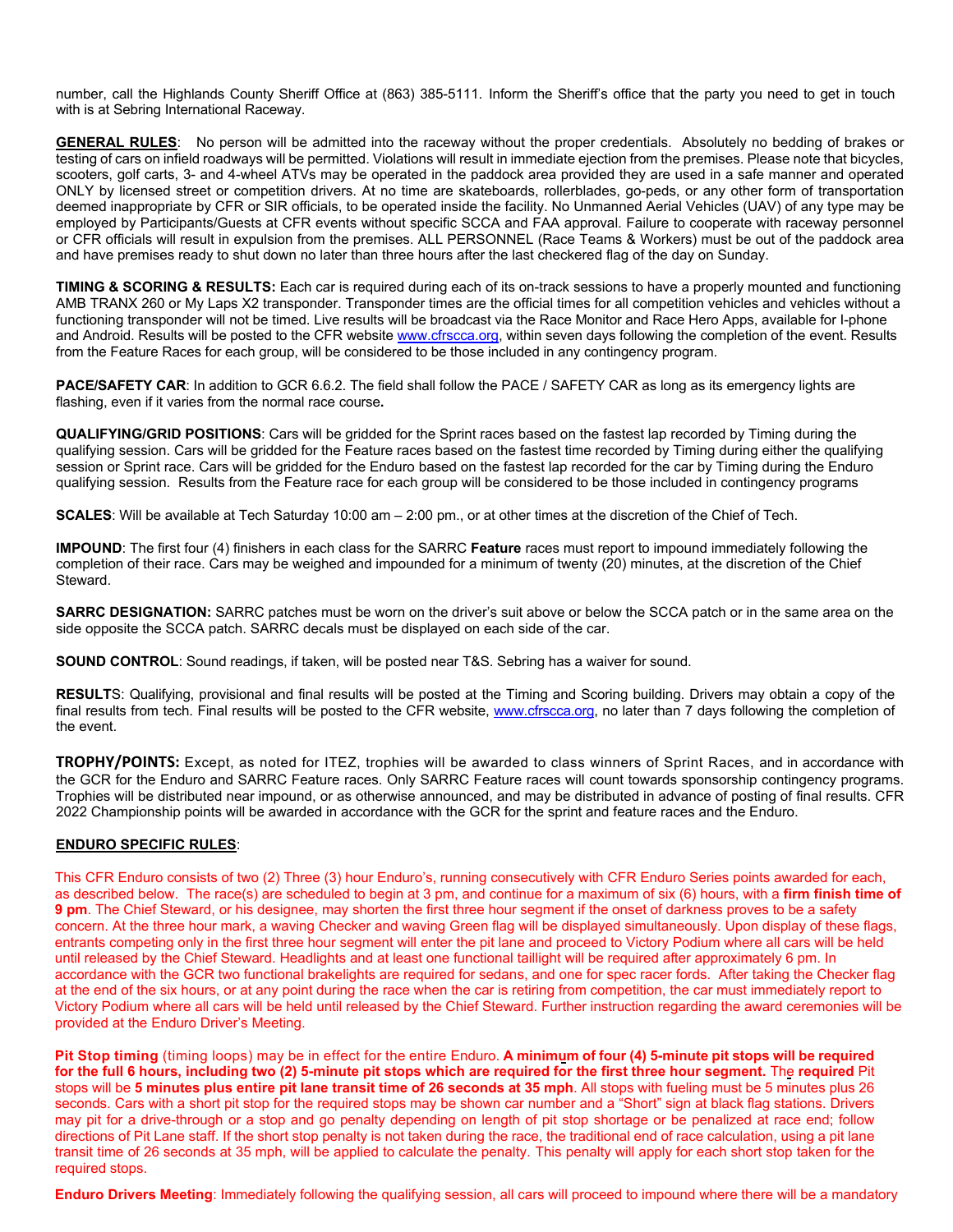drivers meeting for all CFR Enduro drivers. Failure to attend may result in the loss of qualifying times and a starting position at the back of the field.

CFR Enduro Series Points and Trophies, The primary driver will score the points awarded for the race, provided he/she is a Central Florida Region member. A minimum of two drivers are required for the six hour race, one driver may run the three hour race alone. Entrants competing in the three hour portion will receive single points based on their finishing position at the three hour mark for the three hour cars; entrants participating in the six hour portion will receive double points based on their finishing position at the end of the race. Drivers changing their status from three hour to six hour once the race has begun will only receive points as of the three hour mark. Trophies will be awarded to the three hour cars, and the six hour cars, as per the GCR.